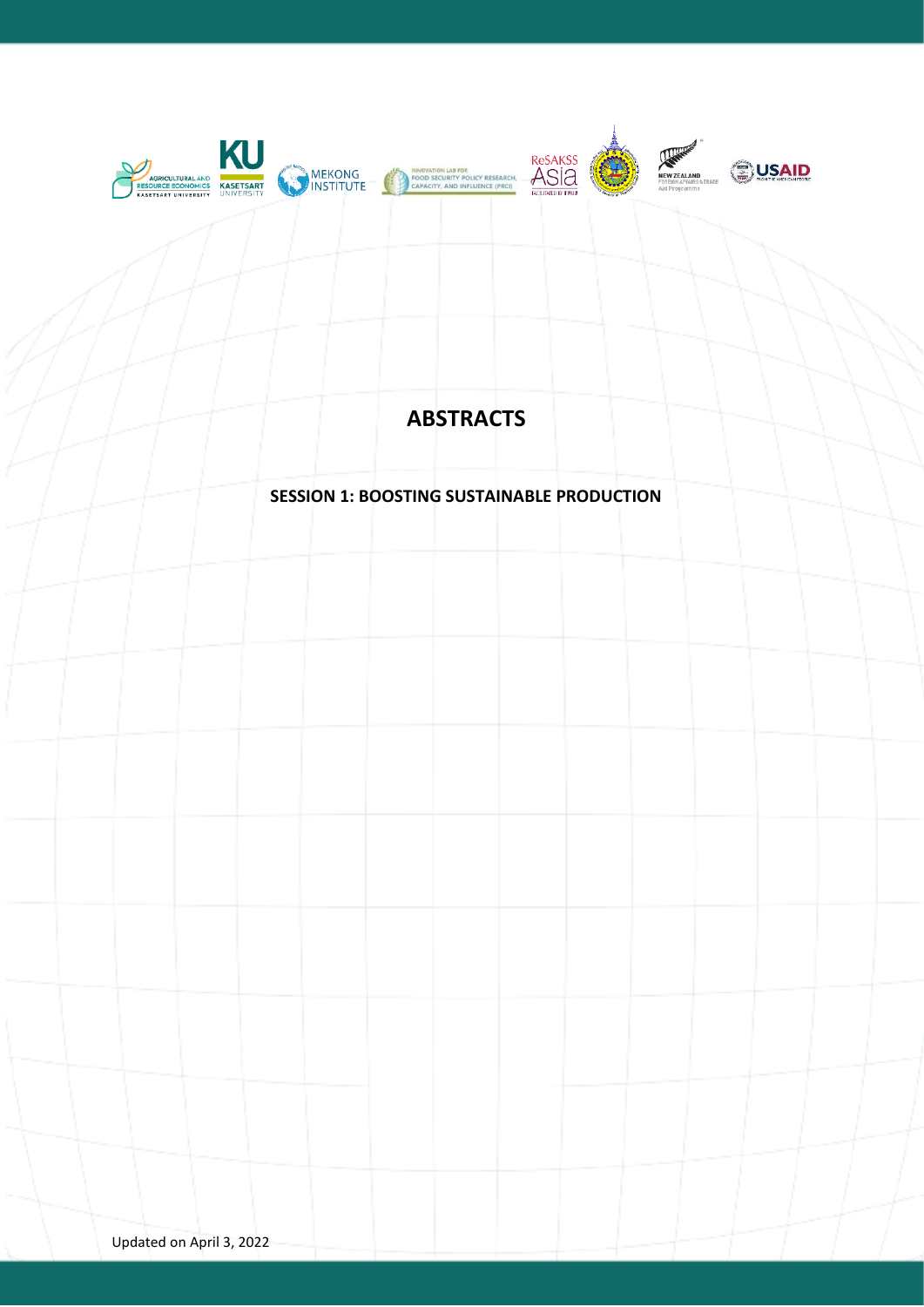## **1.1 Minimizing global double impacts (Climate change & COVID-19) to agri-food system transformation in Myanmar**

Yarzar Hein *Yezin Agricultural University*

With the existing global setting, almost all of the countries suffer the double impact i.e., climate change and COVID19 global pandemic impacts, to their agriculture sectors. This double impact also threatens the country food system of Myanmar; specifically, changes in precipitation and temperature have spatial effects on the upstream environment of the agri-food system and COVID 19 on the downstream environment. The climate-smart village approach verified the potential to contribute to diversifying and improving the quality of food consumption and highlighted the fact that climate-smart agriculture of any kind does have a positive influence on dietary diversity in a household. Moreover, self-adaptation measures to climate change proved that there was an additional profit and a cost reduction if the farmer adopted the climate adaptation practices. While struggling with that climate change impacts, however, the country's food system suffers a new challenge from the global pandemic COVID-19. The 30% to 35 % of agricultural production will be reduced due to the second and third waves of the COVID 19 outbreak recently. In this regard, following the evidence of potential transformation, there is a need to alter an adaptive and resilient food system that can respond to changing circumstances and new challenges as they emerge, in addition to the COVID-19 Economic Relief Plan (CERP) and Myanmar Economic Recovery and Reform Plan (MERP).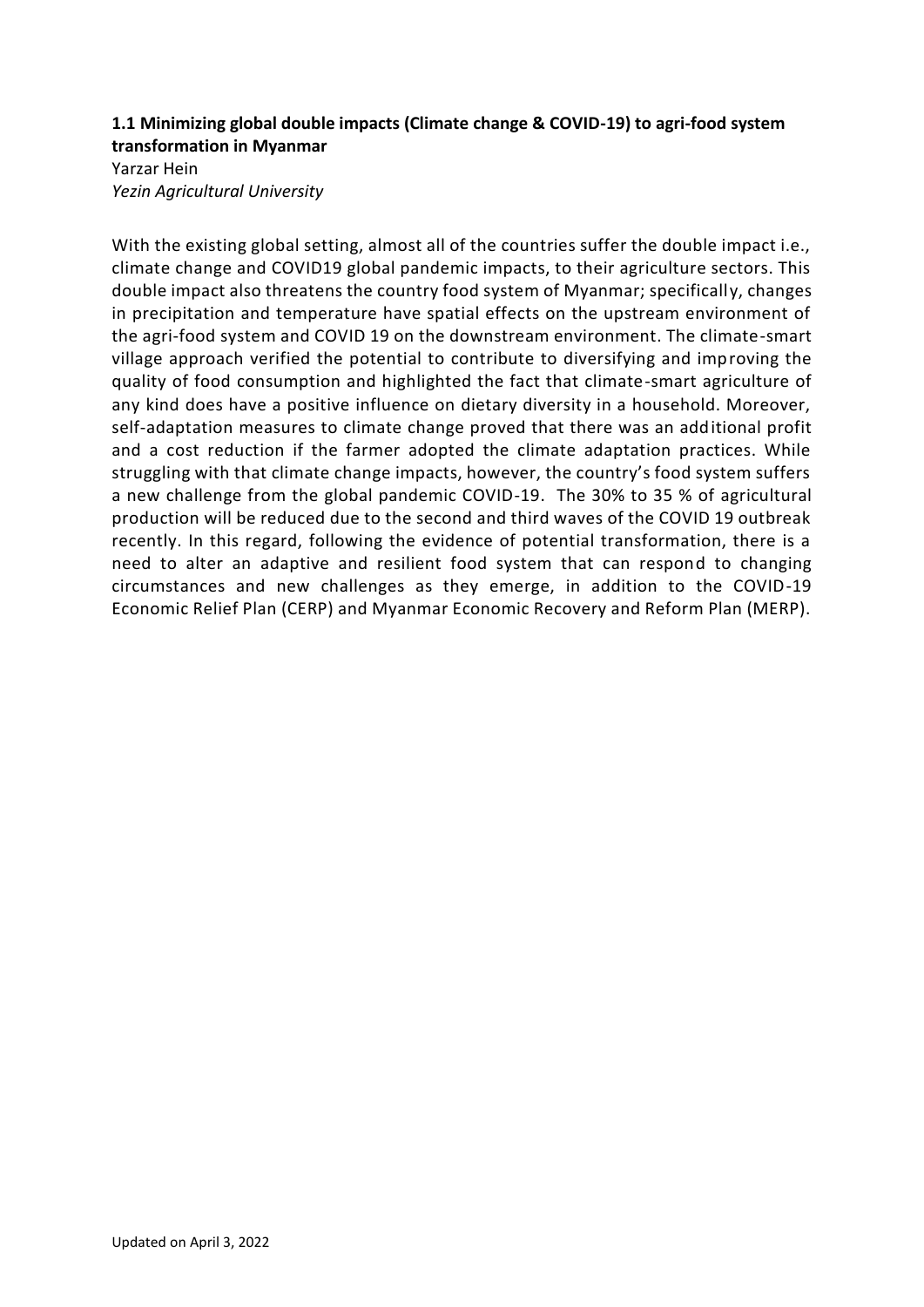### **1.2 Natural capital impacts on food system**

Santi Sanglestsawai *Kasetsart University*

Natural capital provides flow of benefits to people and the economy in the form of "Ecosystem services". However, due to human activity the world's ecosystem services have been degraded in the accelerating rate. We are using 50% more natural capital than the regeneration rate. As the global population continues to grow, it has been estimated that by 2030 we will need the natural capital equivalent of two planets to sustain ourselves. Current practices of food systems are also causing significant damage to environment and human well-being.

This study aims to investigate the impact of food system on natural capital in monetary term – valuing the externality from food system. The assessment start by quantifying the environmental consequences in physical terms which are GHG, Air pollutions (SO<sub>2</sub>, NOx, PM2.5, NH3, VOCs), Water pollution and Waste generation using LCA (Life Cycle Analysis). Then put the values on the impacts using economic valuation technique (Benefit Transfer). The selected food products including Meats, Egg, Vegetables, Fruits, Sugar cane and Shrimp.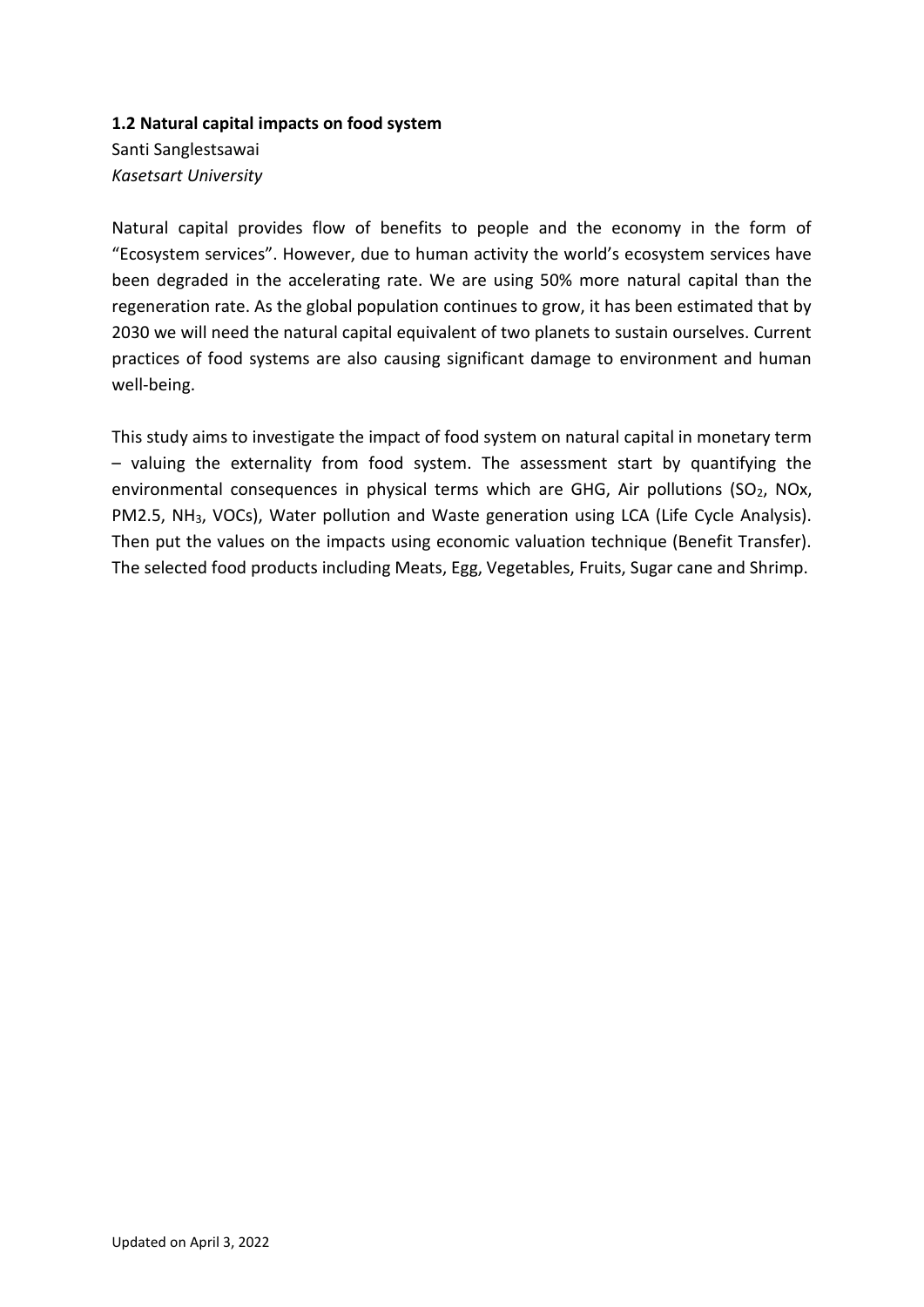### **1.3 Pesticide use practices in Cambodia's vegetable farming**

Sim Sokcheng *Center for Policy Research in Agriculture and Rural Development, Cambodia Development Resource Institute (CDRI)*

Our survey of vegetable farmers reveals that pests and diseases are the biggest challenge Cambodian vegetable production. Pesticides/herbicides account for the largest share in vegetable production costs in our study areas, suggesting that chemical pesticides are commonly used in vegetable farming in Cambodia, particularly our study areas which are the main producers of vegetables in the country. Additionally, it is common that farmers mix various types of pesticides per spray which is not good practice. Applying ordinary least squares regression and probit model, we investigated the factors that facilitate or impede pesticide use practices. The results show that lower use of pesticide is associated with age of farmers in charge of pesticide spraying, educational attainment, female farmer, and varied by locations. At the same time, there is a significant link between the use of large quantities of pesticide and farmers' misperception of pesticide use practices and the proportion of pesticide spending in total input costs. Apart from this, knowledge/advice about pest management/control farmers receive from their peers and pesticide stores, household participation in social groups such as agricultural cooperatives, and farm size are positively correlated with the probability that a farmer will comply with recommended pesticide doses. These results imply that modifying farmers' attitudes towards pesticide use and promoting the role of women in vegetable pest management are among the important interventions to reduce pesticide dependence.